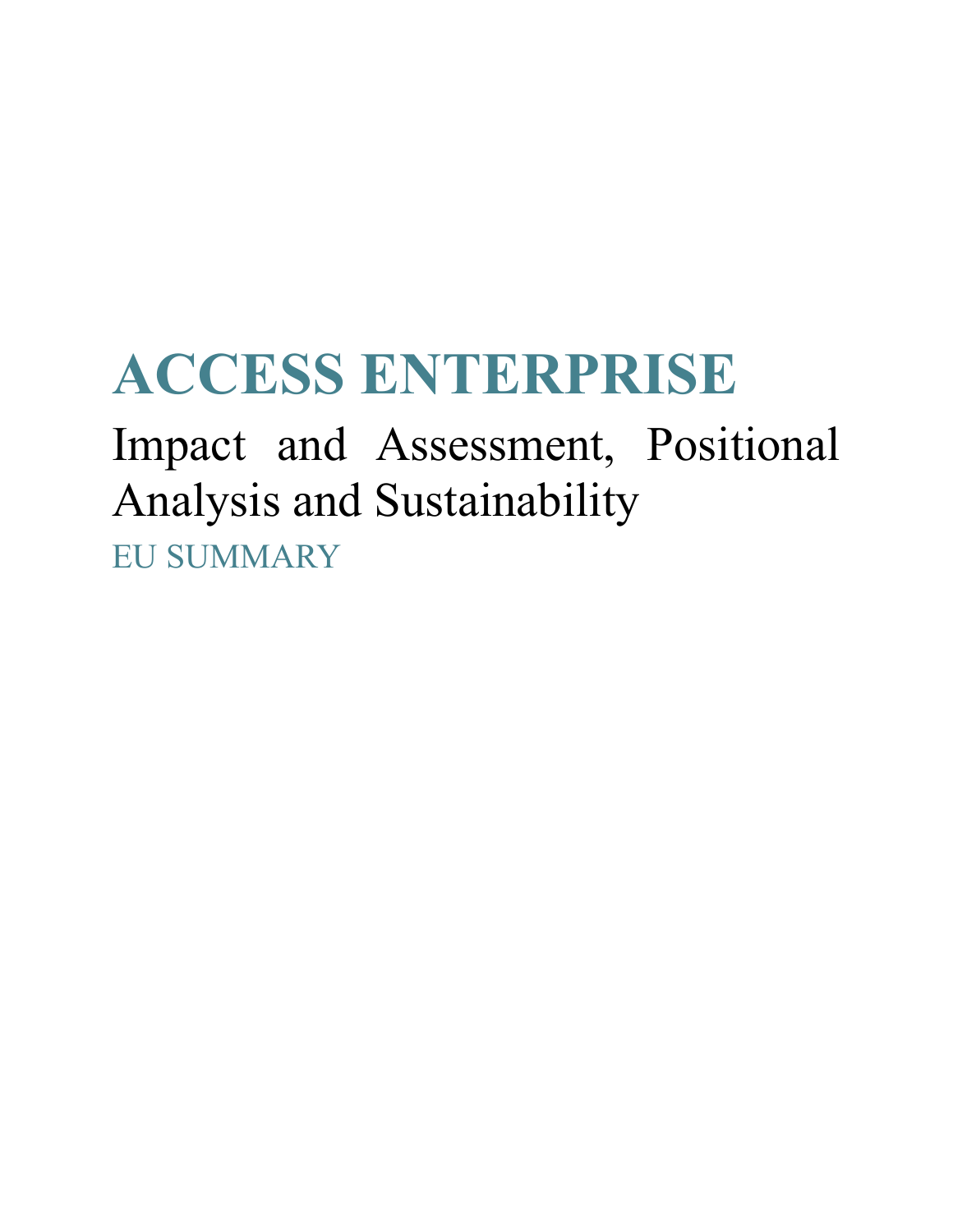# CONTEXT

**Entrepreneurship** development is an important requirement for achieving the goal of **smart, sustainable and inclusive growth** set out in the **Europe 2020 strategy**.

The Erasmus+ Strategic Partnership for Adult Education project **ACCESS ENTERPRISE** seeks to **develop strategies across member states in order to support individuals from marginalised groups to access business and self-employment opportunities**, and help adult educators and business support practitioners develop new and existing skills in order to effectively support these individuals.

Access Enterprise - **AE** - is coordinated by Merseyside Expanding Horizons, **United Kingdom - UK**, with project partners from **Spain** (Formacion para el Disarrollo e Insercion, Sociedad Limitada), **Portugal** (Aproximar, Cooperativa de Solidariedade Social), **Lithuania** (SIF - Socialiniu Inovaciju Fondas), **Greece** (Athens Lifelong Learning Institute Eastiki mi Kerdoskopiki Etairia) and **Romania** (Centru Pentru Promovarea Invatarii Permanente Timisoara Asociatia).

Through the development of **learning resources** and a **training methodology** which ensure that business advisers can meet the needs of disadvantaged learners, AE's aim is to **overcome the lack of support for disadvantaged individuals in entrepreneurship and self-employment.** 

**AE Methodology** is a **person-centred programme** of support which enables people from vulnerable groups to explore and move into self-employment and start-up businesses. AE targets: People from vulnerable groups, People who are excluded from the labour market,

and Professionals: Trainers, enterprise coaches and Business Advisors

AE developed **3 Intellectual Outputs** (IO):

**IO1**: EU-report of State of Art Review on Entrepreneurship support and development for marginalised groups

**IO2**: 5 Training Modules and Resources for Business Advisers / Coaches working with people from marginalised groups

**IO3**: Impact and Assessment, Positional Analysis and Sustainability Report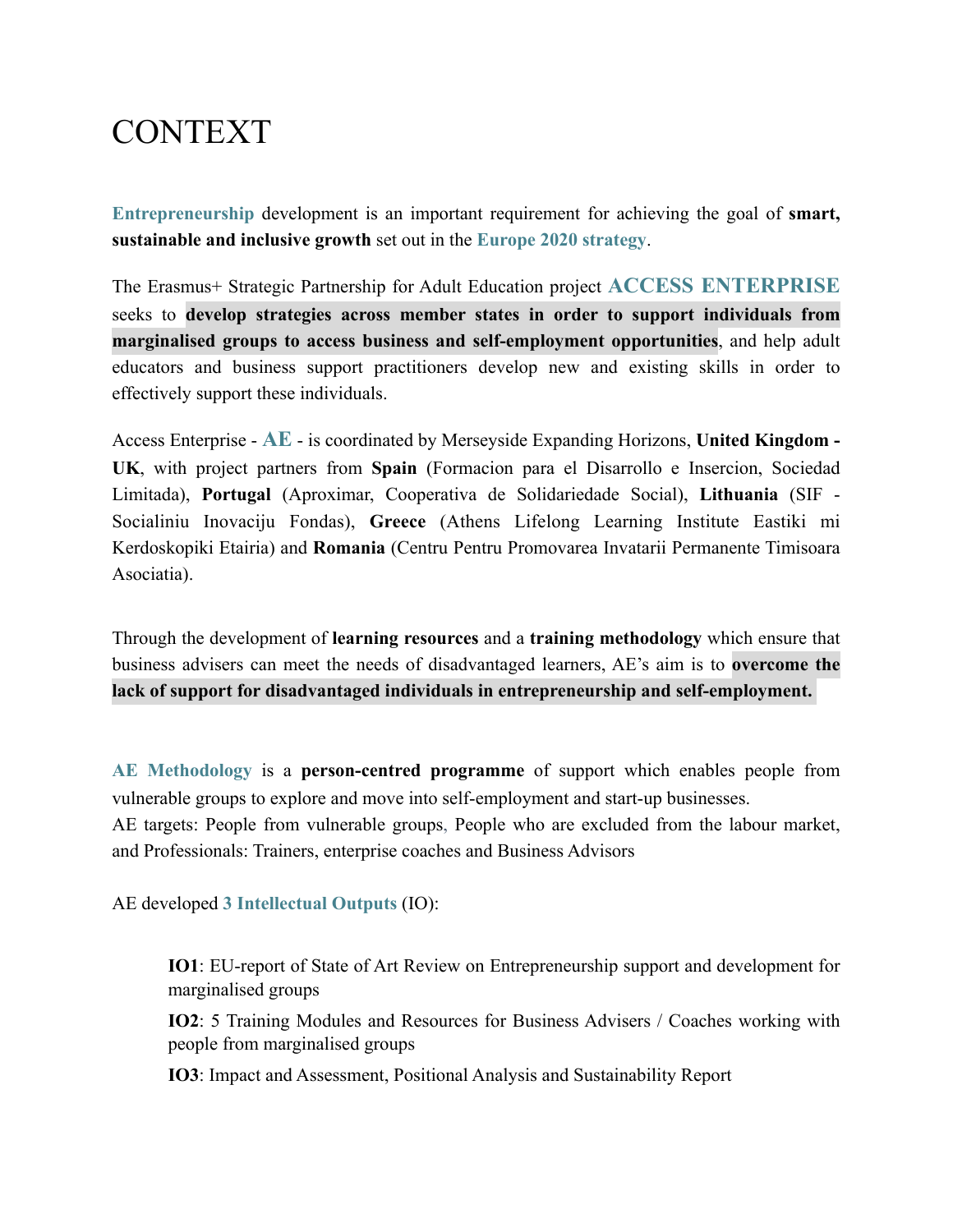# Impact and Assessment, Positional Analysis and Sustainability Report (IO3)

# **THE EU SUMMARY**

This document has been created through each of the six partner organisations creating a National Impact and Assessment, Positional Analyses and Sustainability Reports. These were created at the end of the piloting phase of the tools that were created by the partnership of IO3.

# **WHAT WAS THE IMPACT OF AE?**

The first step that every partner completed was to summarise all the results of the evaluation of AE training modules and methodology, reported by both **Business Advisers** and **entrepreneurs**, regarding the **potential impact they perceived in their personal and professional lives.** 

In evaluating the effectiveness and impact of using the methodology for both target groups, four **Impact Assessment tools** were used:



# **The Learning Log: THE JOURNEY OF THE ENTREPRENEU**R

A skills assessment framework: describing the training, the learning, and how they will apply the learning.

### **Sorting Card**: **PARTICIPANTS' EXPECTATIONS AND OPINION**S



Changes in their entrepreneurship vision associated with their skills and competences and daily life.

#### **One Minute Paper**: **PRIMARY FEELING**



Quick answers about the training and their impact on helping the entrepreneurs (for Business Advisors).

**Questionnaire**: Analyzing and measuring the impact of the AE Methodology on the personal and professional life, as well as the development of professional **?**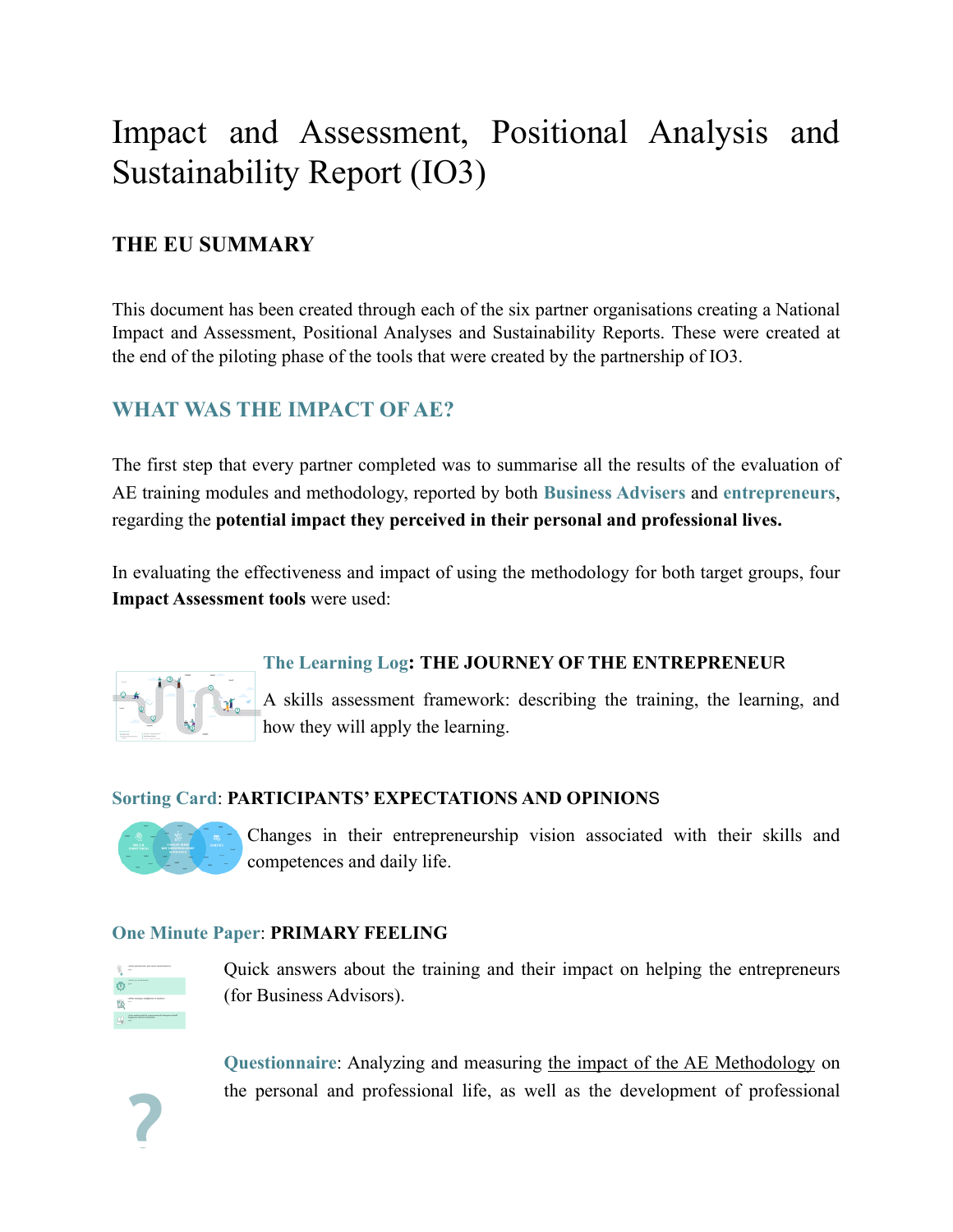competences, of the participants - both **business advisors** and **entrepreneurs** from marginalized groups.

#### **IS AE SUSTAINABLE?**

The second part of the process and this report was for each partner to carry out sustainability assessment, we summed up the positional analysis developed by the ensemble of all the partner countries, in order to **optimize the development of the next steps of the AE project**.

For this report, four complementary **sustainability measurement tools/activities** were developed:



**Expert/ Focus group interviews**: What are the insights of the participants on the relevant topics of entrepreneurship?

**List of funds**: research and compilation of the main **financial sources** that may, in each country, support the implementation of AE program.

**SWOT Analysis**: What are the **strengths** and the **weaknesses** of AE? What external influences can **threaten** or **benefit** the project?

**Business case**: An established scope and planification for the next steps of the project.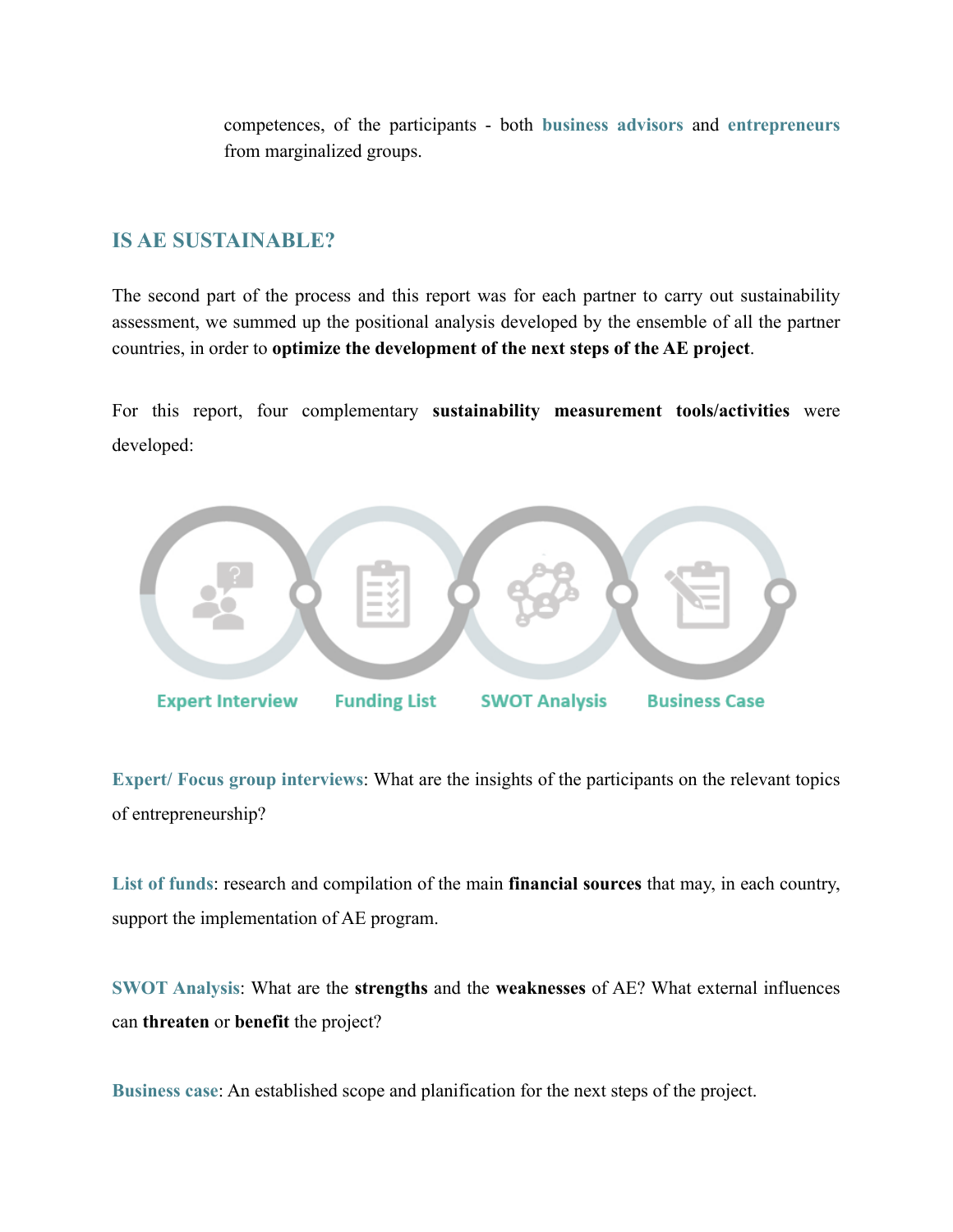# WHAT WAS THE IMPACT OF ACCESS ENTREPRISE?

### **We asked Business Advisors…**

#### **Were there any changes in mindset/attitude**?

|                      | positive impact in work?                             |
|----------------------|------------------------------------------------------|
| about<br>$90\%$      | new or updated knowledge?                            |
|                      | added value in professional work?                    |
|                      | change in personal life?                             |
|                      | positive changes in the lives of participants?       |
| answered POSITIVELY* | intended results in the short, medium and long term? |

#### **About their perceptions of people from vulnerable group**s

#### answered

# ...perception changed after training? ...attitude changed as a result of training?

...confident in attending future activities?

...awareness and knowledge?

#### **How was the use of new tools, processes, resources**?

- ...useful in the training experience?
- ...innovative access methodology?

...helpful in work?

about

**97%**

answered **POSITIVELY**\*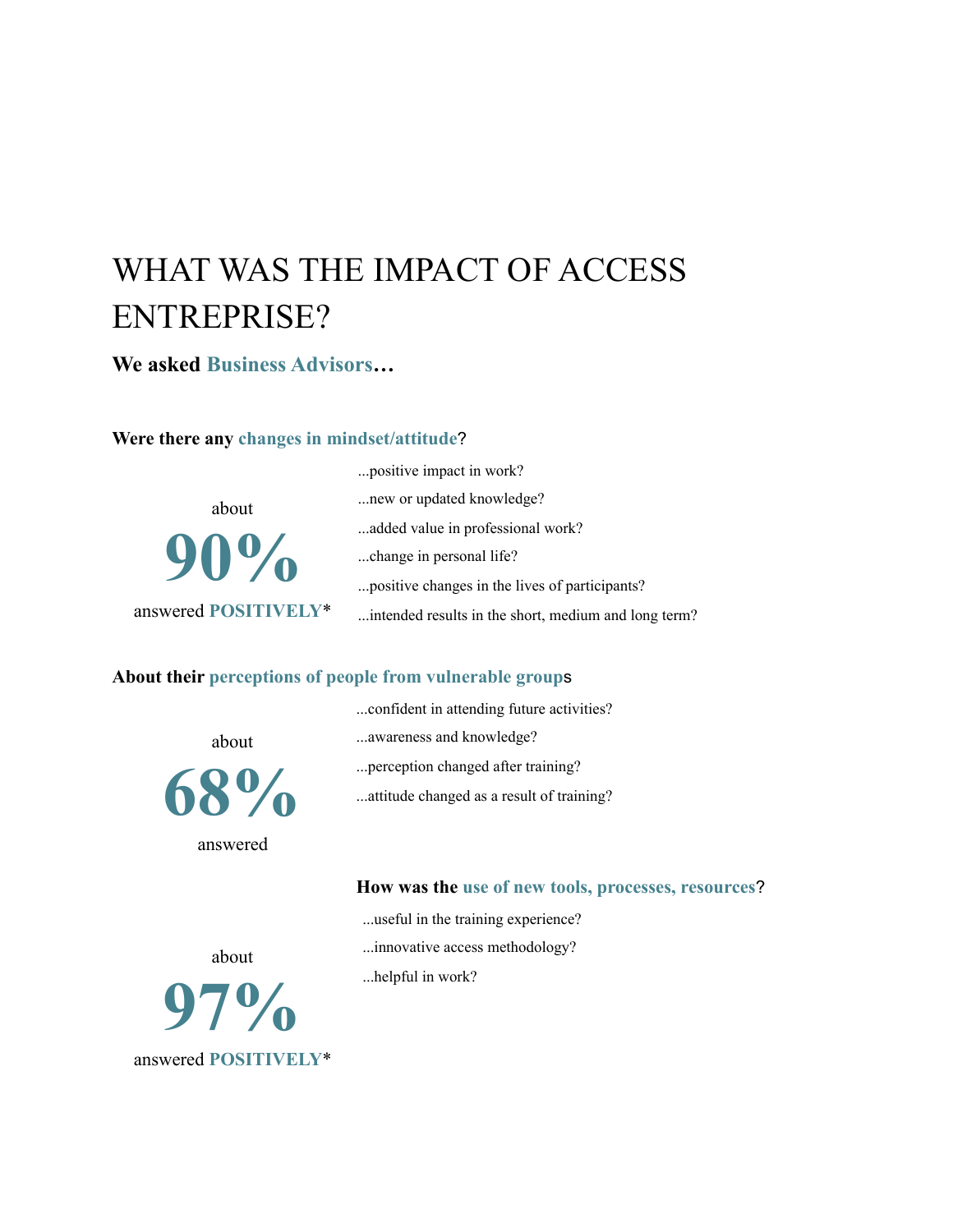#### **How was the experience of co-production?**

...realistic?

...engaged students' level of interest?

...robust?

**92%**

answered **POSITIVELY**\*

about

...attributed changes?

#### **How was the experience of working in an intercultural context?**

about

**84%** answered **POSITIVELY**\* ...practice improved as the result of working in transnational context?

...enhanced cooperation in intercultural context?

#### **About their skills and competencie**s



## **… And we asked Entrepreneurs…**

#### **Were there any changes in mindset/attitude**?

...change attitude towards entrepreneurship and self-employment? ...more confidence to reach goals? about **92%** answered **POSITIVELY**\*

...positive change in thinking? ...new knowledge about entrepreneurship?

...positive impact in work?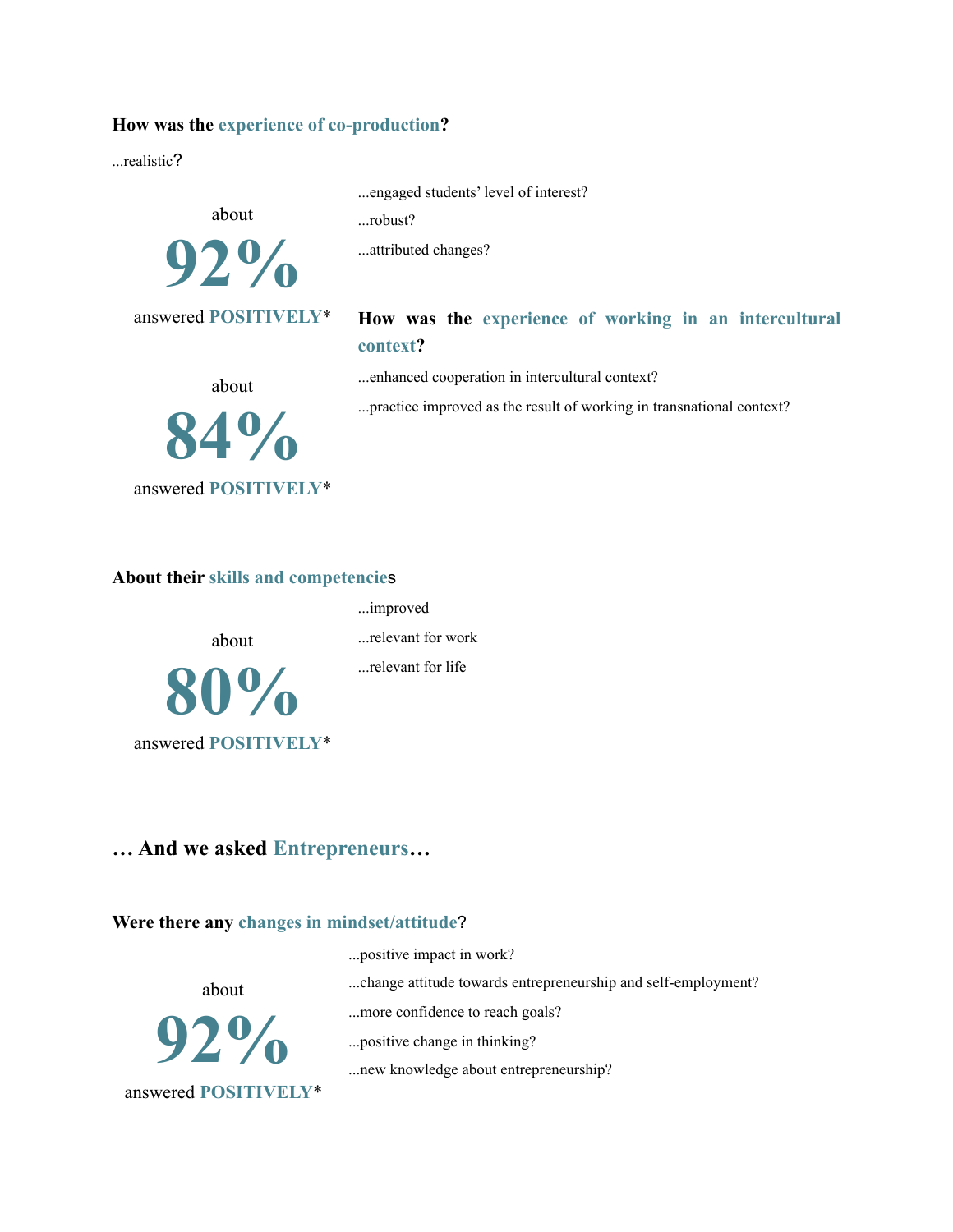#### **About their perceptions of entrepreneurship**

about

**95%**

answered **POSITIVELY**\*

about

**92%**

answered **POSITIVELY**\*

...confident developing a business idea?

...perception changed about entrepreneurship?

...creating entrepreneurship self-awareness encouraged to be more motivated?

...positive understanding about the benefits of entrepreneurship?

#### **About their ability to receive support/feedbac**k

- ...answer questions/doubts about entrepreneurship?
- ...teachers/mentors available to respond to questions?
- ...listen to feedback given?

...value of feedback given in terms of consequences of using it or ignoring it?

#### **About moving forward with an entrepreneurial idea**

...help to draft idea? ...able to move forward? ...able to make a decision to proceed with the idea? about **85%** answered **POSITIVELY**\*

### **About their empowerment: ability to deal/manage everyday life**



- ...help in future activities?
- ...knowledge and skills gained useful in daily life?
- ...more confident in taking risks?

...engaging for daily life?

#### **About their skills and competences about entrepreneurship, social and civic**

...improved?

...relevant for work? ...relevant for life?

**92%** answered **POSITIVELY**\*

about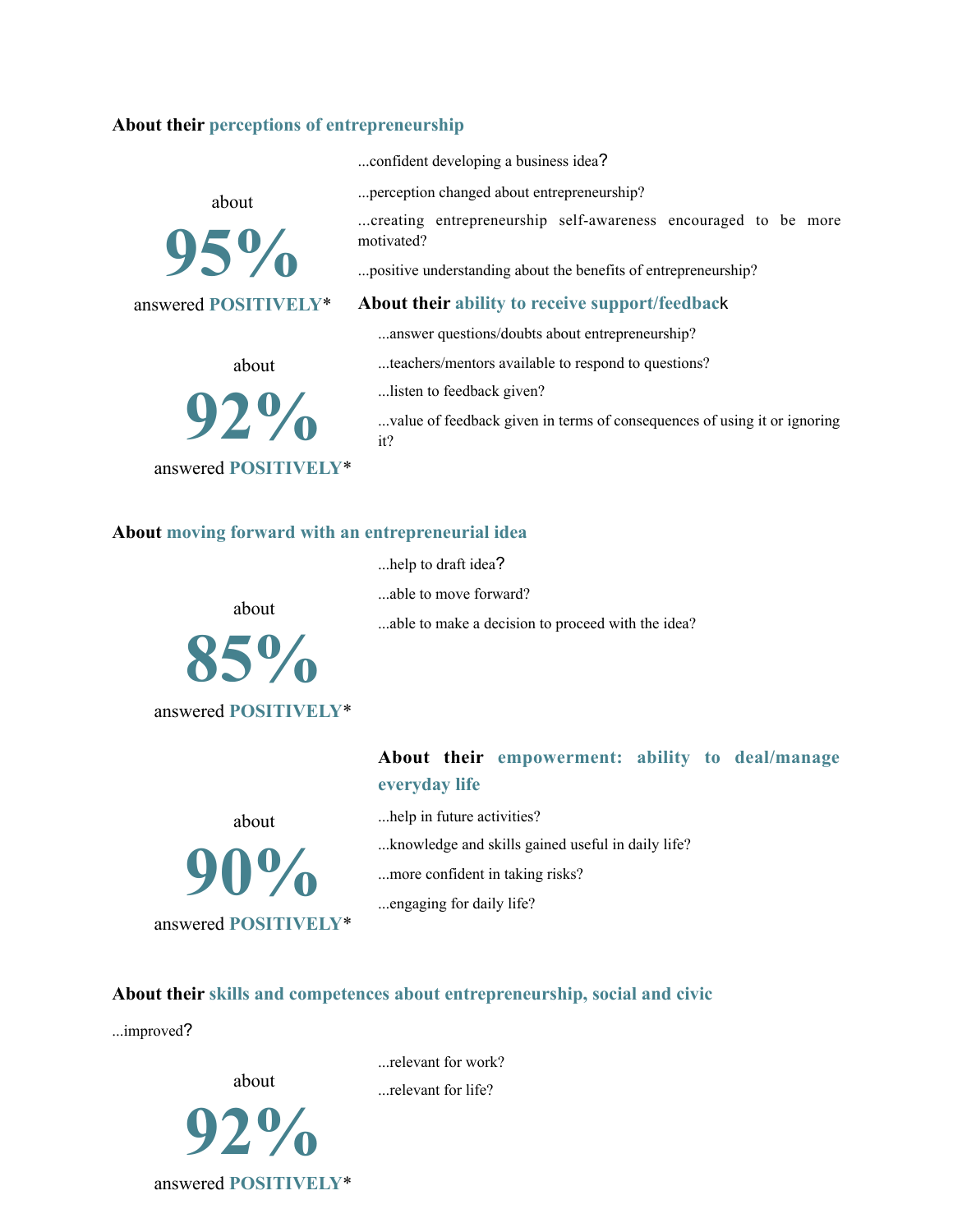...useful for professional work?

\*as positively meaning 4 on a scale of 5 (answers from UK, Spain, Lithuania, Portugal and Romania).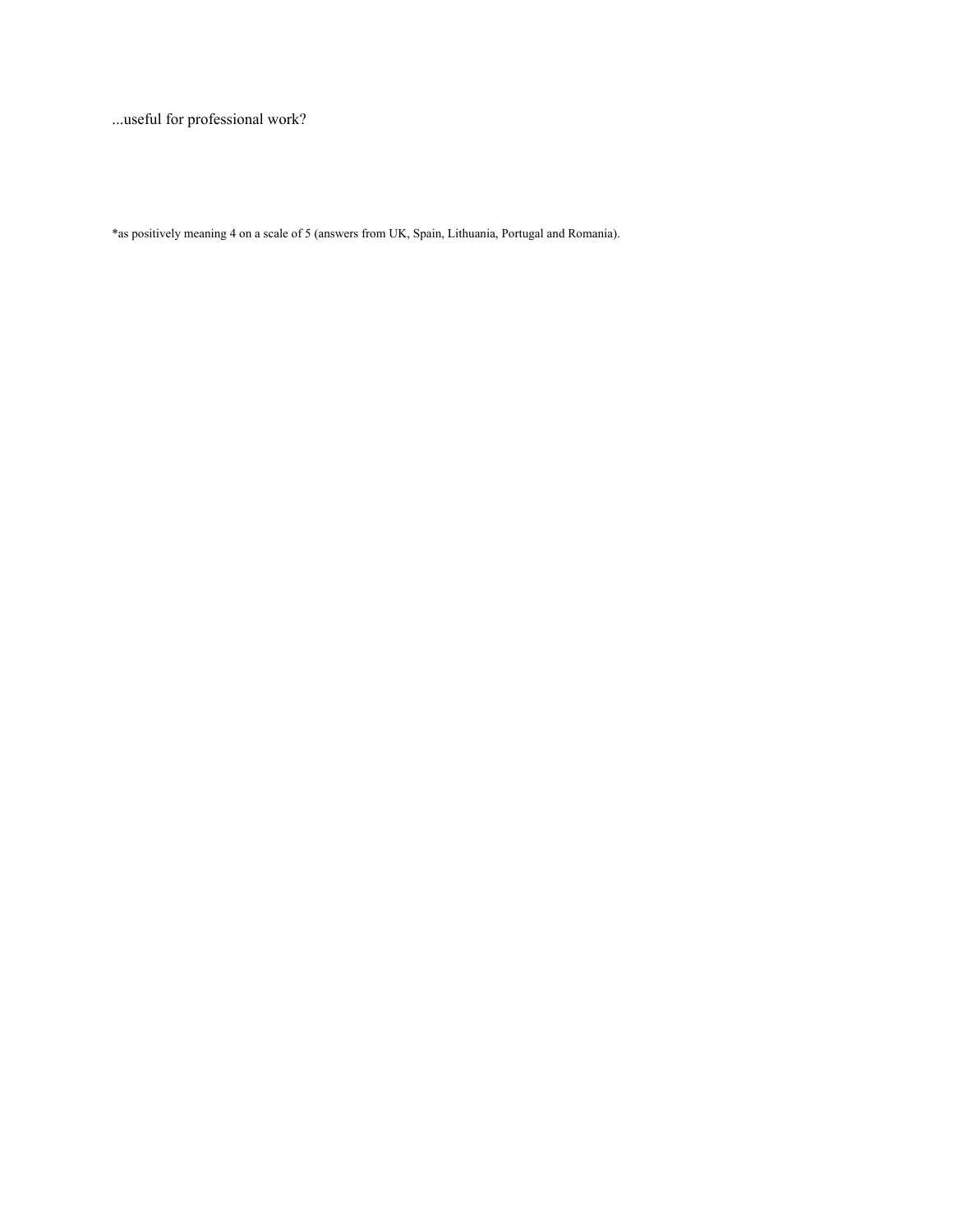# IS ACCESS ENTREPRISE SUSTAINABLE?

### **A sum of the ups and downs of AE…**

#### **STRENGTHS**

**Human-centred** methodology

**Knowledge** about entrepreneurship

**Tools** to evaluate if entrepreneurship is a suitable option

**Structure** to develop a business idea

**Impact** to the society

Spreading the **entrepreneurial culture** 

**Flexible and pragmatic** approach

**Integration** of vulnerable groups

### **OPPORTUNITIES**

An actual **need** for the AE methodology

Complementary **support structures**: organizations, hubs and programs

#### **Online support groups**

Existing **partnerships** with incubators and retail units

Possibility to develop a business based the **project ideas** 

Most **financial funds** for social programs are from the public sector

There is an increase of **private and public-private partnerships funds** 

# **WEAKNESSES**

*People from vulnerable groups* is too broad as a target group

Lack of **face to face** work during pandemic circumstances

### **THREATS**

Lack of **financing** to implement business ideas

Difficulty of **access to public and private aid** 

Lack of **information** or misinformation about entrepreneurship

Lack of **policies** to support entrepreneurship

Difficulty balancing **life challenges** with business operations

Lack of **confidence and motivation** 

Lack of access to quality, affordable, and flexible **retail units**

# **Is AE actually important, relevant?**

Highlights of participants insights…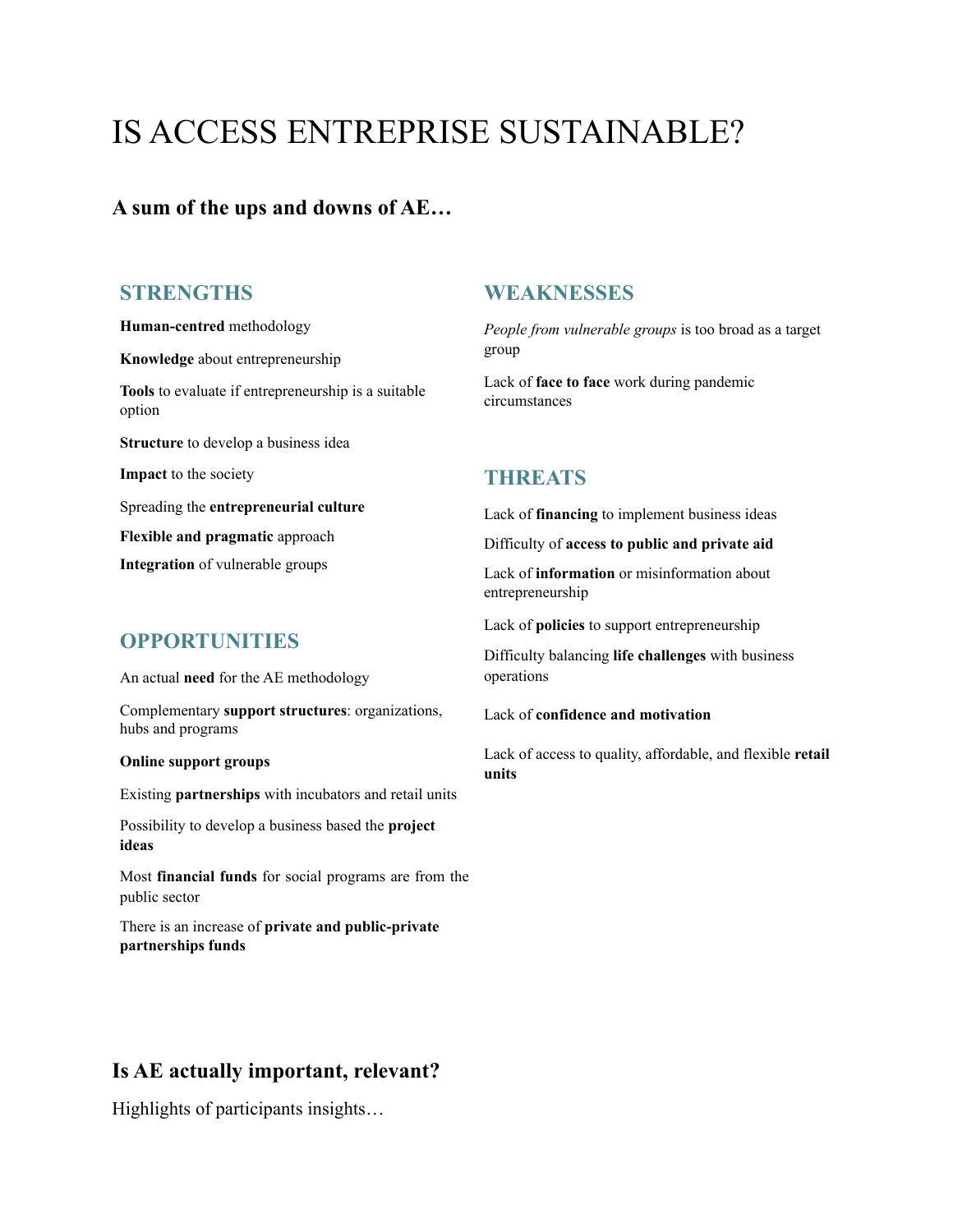"A well-structured and defined program definitely helps to build a **more inclusive environment** for entrepreneurship, and, therefore, to **social cohesion**."

"The Access Enterprise project is a way to support people from marginalised groups to understand entrepreneurship, to be **more autonomous** and **turn their own ideas** and vision for themselves and others **into reality**, to think about self-employment opportunities, **to participate fully in society.**"

"**Continuous investment** in entrepreneurship is essential as new businesses create more jobs and introduce new ideas that **solve problems in better ways**."

### **What comes next?**

Ideas and recommendations for the future of AE…

- $\star$  Specify the target group
- $\star$  Sell AE courses as a public service for municipalities
- $\star$  Trainers with work experience with target groups
- ★ Trainers should be motivated and involved to overcome existing barriers
- $\star$  Dissemination of the AE methodology
- $\star$  Continue AE as a mentorship programme
- $\star$  Work with schools and higher education institutions
- $\star$  Give support to develop the business ideas
- $\star$  New project with e-mentoring or higher level of entrepreneurship courses
- $\star$  Create a social network with employment centres and other local organizations
- ★ Policymakers should aim at creating a favourable environment to entrepreneurship